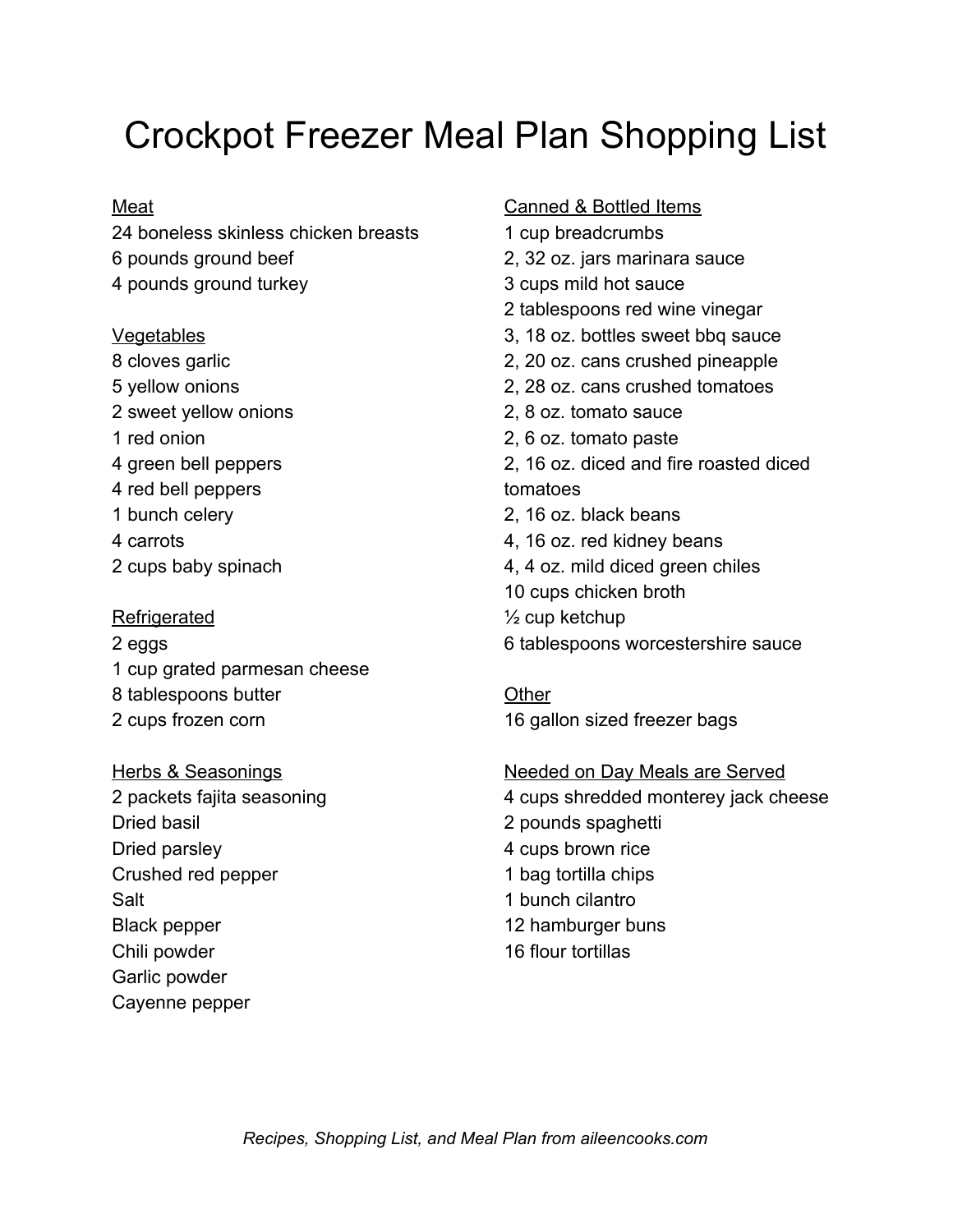# Crockpot Freezer Meal Plan Recipes

CROCKPOT SPAGHETTI AND MEATBALLS Makes: 2 Meals, 4 Servings Each

## Ingredients:

- 2 pounds ground beef
- 1 cup breadcrumbs
- $\bullet$  2 egg
- 4 cloves garlic minced
- 1 cup shredded Parmesan
- 2 teaspoons crushed red pepper
- 1 teaspoon dried basil
- 2 teaspoon dried parsley
- 1 teaspoon salt
- 2 teaspoon Worcestershire
- 2, 32 oz. jars marinara sauce
- Serve with: 1 pound cooked spaghetti per meal (2 pounds total)

- 1. Combine ground beef, breadcrumbs, egg, garlic, parmesan, red pepper, basil, parsley, and Worcestershire sauce in a large bowl. Using your hands, mix and knead the meat mixture until fully combined.
- 2. Roll the meat into golf ball sized pieces.
- 3. Heat a large skillet over medium high heat. Working in batches, brown the meatballs so they are just brown on the outside - about 30 seconds per side.
- 4. Let cool and divide into 2 gallon sized freezer bags and top each bag with 1 jar marinara sauce.
- 5. Label and seal bags. Freeze up to 3 months.
- 6. TO COOK: Defrost in refrigerator overnight or run under warm water until it starts to break up into pieces. Place in crockpot and cover. Cook on LOW 8-10 hours.
- 7. Serve over cooked spaghetti.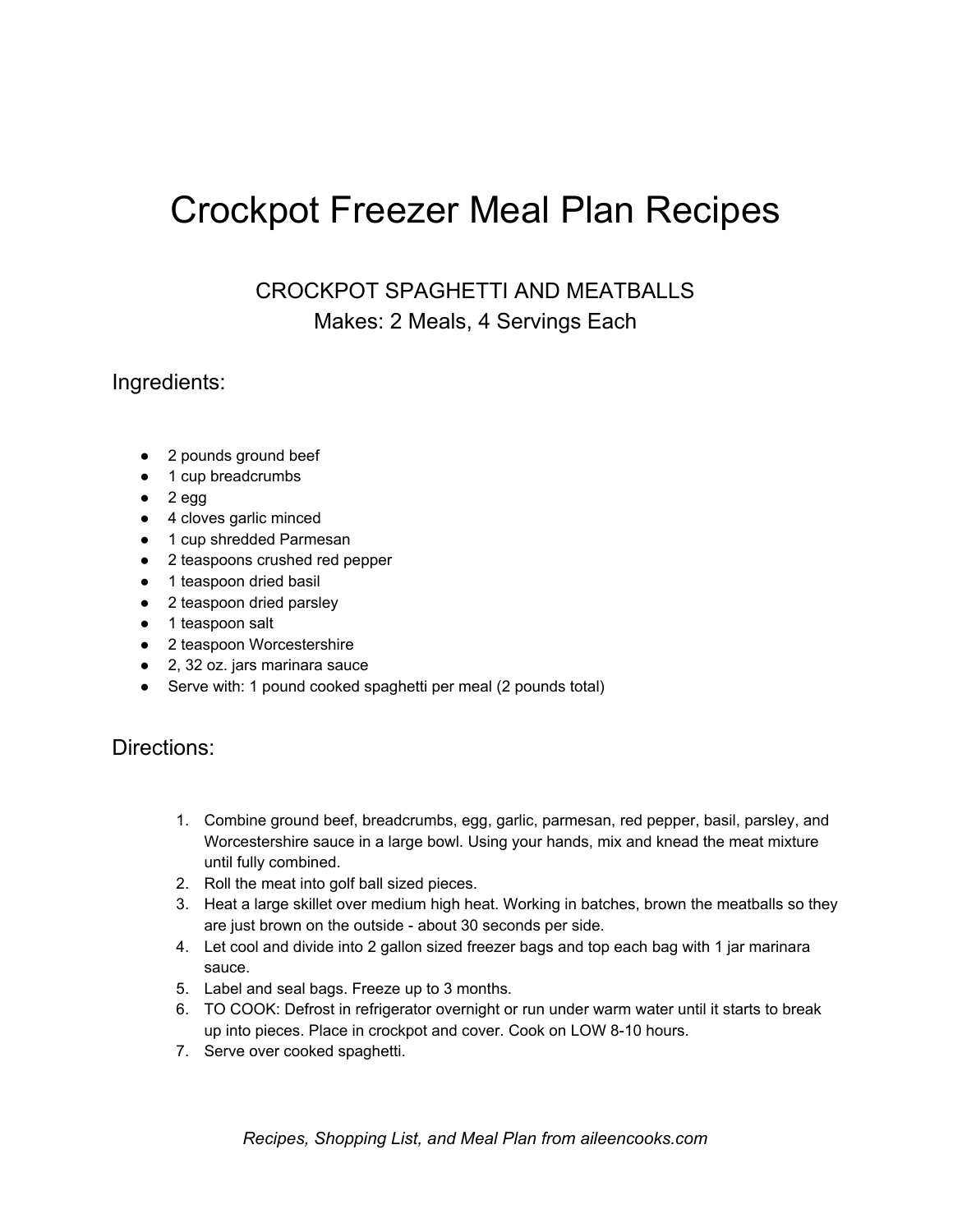## CROCKPOT BUFFALO CHICKEN Makes: 2 meals, 4 servings each

## Ingredients:

- 8 boneless skinless chicken breasts
- 3 cups mild hot sauce
- 8 tablespoons melted butter
- 4 tablespoons Worcestershire sauce
- 2 tablespoon red wine vinegar
- Serve with: 1 cup cooked brown rice (2 cups total)

- 1. Divide chicken breasts in half and place 4 each in a gallon sized freezer bag
- 2. Place 1  $\frac{1}{2}$  cups hot sauce, 4 tablespoons melted butter, 2 tablespoons worcestershire sauce, and 1 tablespoon red wine vinegar in each bag.
- 3. Seal and label each bag.
- 4. Freeze up to 3 months.
- 5. TO COOK: Defrost in refrigerator overnight or run under warm water until it starts to break up into pieces. Place in crockpot and cover. Cook on LOW 6 hours.
- 6. Serve over cooked brown rice.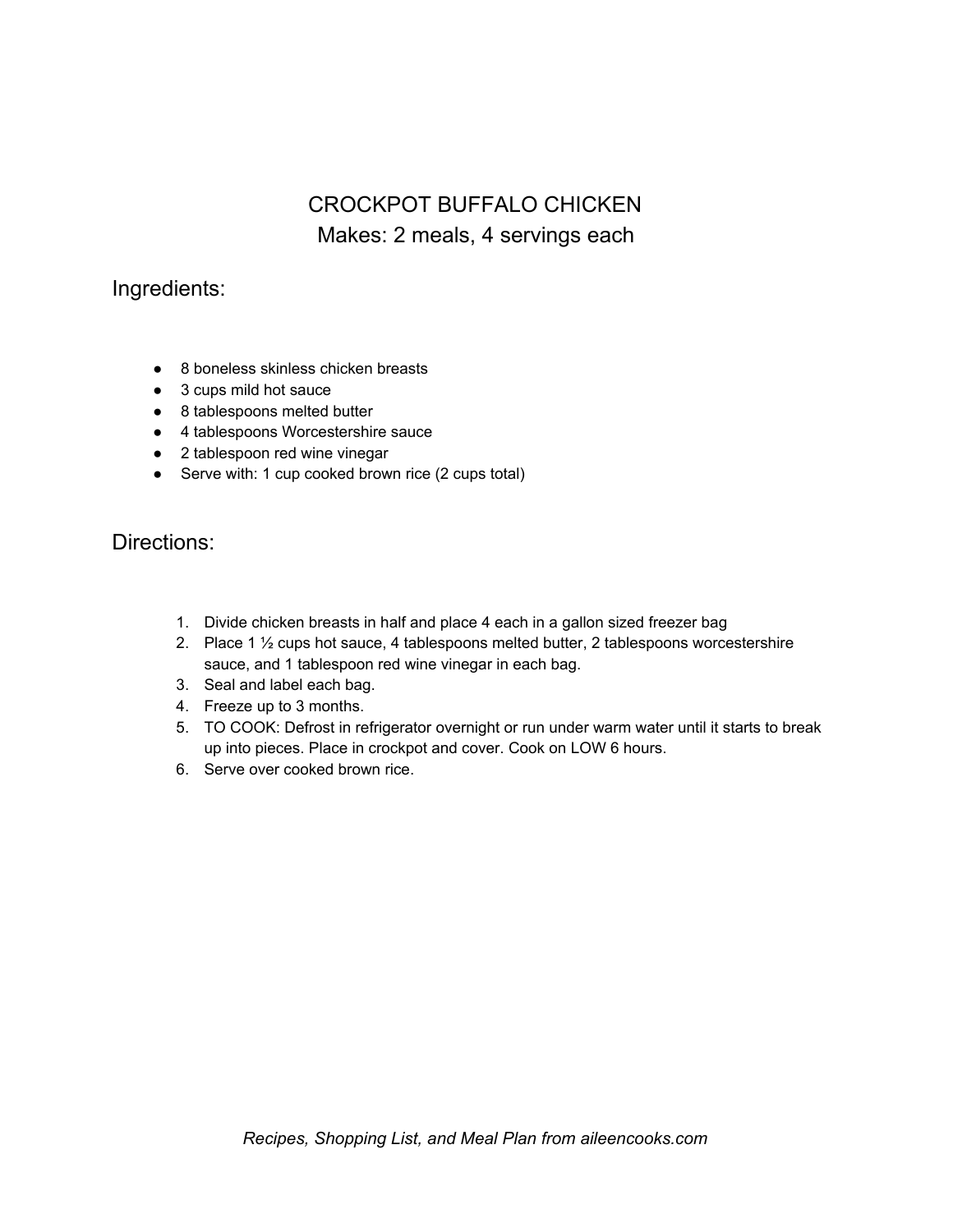# CROCKPOT HAWAIIAN CHICKEN Makes: 2 meals, 4 servings each

## Ingredients:

- 8 boneless skinless chicken breasts
- 2 Sweet yellow onions, chopped
- 2, 18 ounce bottles of sweet barbecue sauce
- 2, 20 oz can crushed pineapple
- 2 teaspoons worcestershire sauce
- Serve with: 1 cup cooked brown rice (2 cups total)

- 1. Divide chicken breasts in half and place 4 each in a gallon sized freezer bag.
- 2. Top each bag of chicken with 1 chopped sweet onion, 18 ounce bottle bbq sauce, 20 oz. can crushed pineapple, and 1 teaspoon worcestershire sauce.
- 3. Seal and label each bag.
- 4. Freeze up to 3 months.
- 5. TO COOK: Defrost in refrigerator overnight or run under warm water until it starts to break up into pieces. Place in crockpot and cover. Cook on LOW 6 hours.
- 6. Serve over cooked brown rice.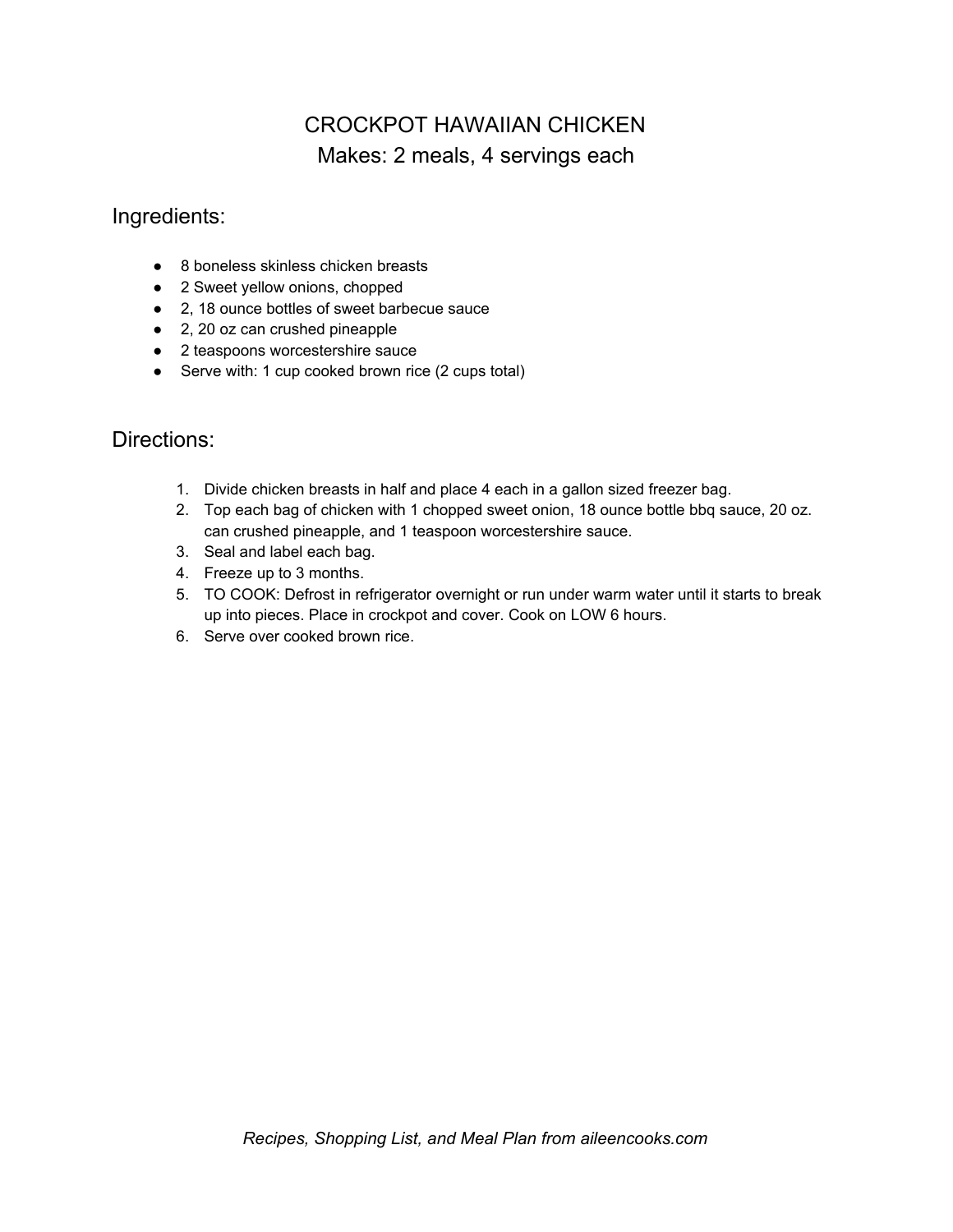# CROCKPOT TURKEY CHILI Makes: 2 meals, 6 servings each

## Ingredients:

- 4 lbs. ground turkey
- 2 yellow onions, chopped
- 2 green bell peppers, chopped
- 6 ribs celery, chopped
- 2, 28 oz. cans crushed tomatoes
- 4 cans red kidney beans, rinsed and drained
- 2, 8 oz. cans tomato sauce
- 2, 4 oz. cans mild diced green chiles
- 2 tablespoons chilli powder
- 2 teaspoons black pepper
- 2 teaspoons garlic powder
- 2 teaspoons crushed red pepper flakes
- 1 teaspoons cayenne pepper

- 1. In a large skillet, brown the ground turkey and chopped onion. Let cool slightly.
- 2. Divide the browned ground turkey evenly among two gallon sized freezer bags. Label and seal.
- 3. In 2 separate gallon sized freezer bags, fill each with: 1 chopped green bell pepper, 3 chopped ribs celery, 1 can crushed tomatoes, 2 cans red kidney beans, 1 can tomato sauce, 1 can diced green chiles, 1 tablespoon chili powder, 1 teaspoon black pepper, 1 teaspoon garlic powder, 1 teaspoon crushed red pepper, and ½ teaspoon cayenne pepper.
- 4. Label and seal.
- 5. Freeze up to 3 months.
- 6. TO COOK: Defrost in refrigerator overnight or run under warm water until it starts to break up into pieces. Place in crockpot and cover. Cook on LOW 8-10 hours.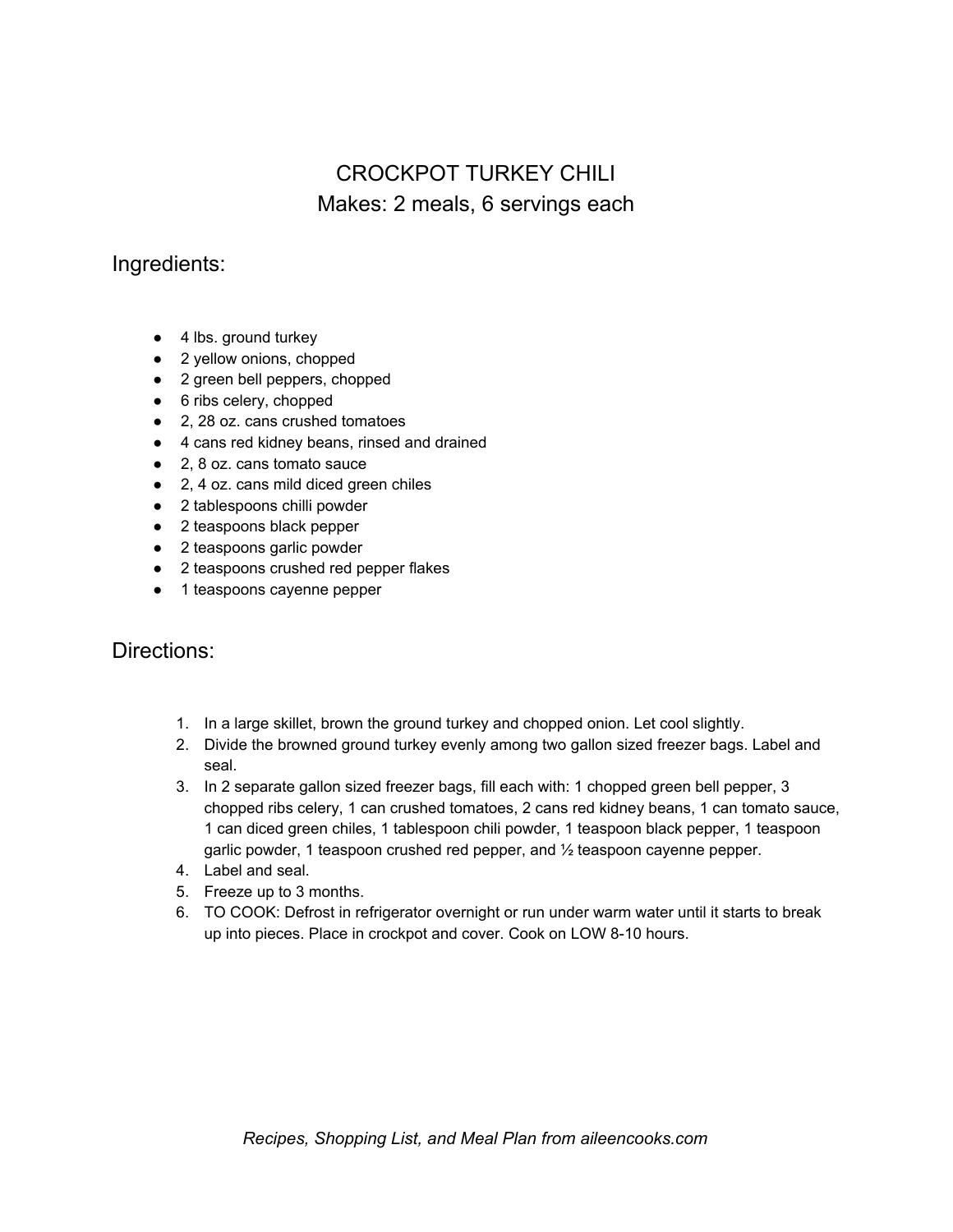# CROCKPOT CHICKEN TORTILLA SOUP Makes: 2 meals, 6 servings each

#### Ingredients:

- 4 boneless skinless chicken breasts
- 2, 16.5 oz. cans diced and fire roasted tomatoes with green chiles
- 2, 16.5 oz. cans black beans, rinsed and drained
- 2, 4 oz. cans mild diced green chiles
- 2 cups frozen corn
- 1 diced red onion
- 2 teaspoon oregano
- 1 1/2 teaspoon salt
- 1 teaspoon black pepper
- 8 cups chicken stock
- Serve with: tortilla chips, shredded monterey jack cheese, and fresh cilantro

- 1. Divide chicken breasts in half and place 2 each in a gallon sized freezer bag.
- 2. In each bag add: 1 can diced tomatoes, 1 can black beans, 1 can chiles, 1 cup corn,  $\frac{1}{2}$ diced red onion, 1 teaspoon oregano, ¾ teaspoon salt, and ½ teaspoon black pepper.
- 3. Top each bag with 4 cups chicken stock.
- 4. Seal and label bags.
- 5. Freeze up to 3 months.
- 6. TO COOK: Defrost in refrigerator overnight or run under warm water until it starts to break up into pieces. Place in crockpot and cover. Cook on LOW 8-10 hours.
- 7. Serve with: tortilla chips, shredded monterey jack cheese, and fresh cilantro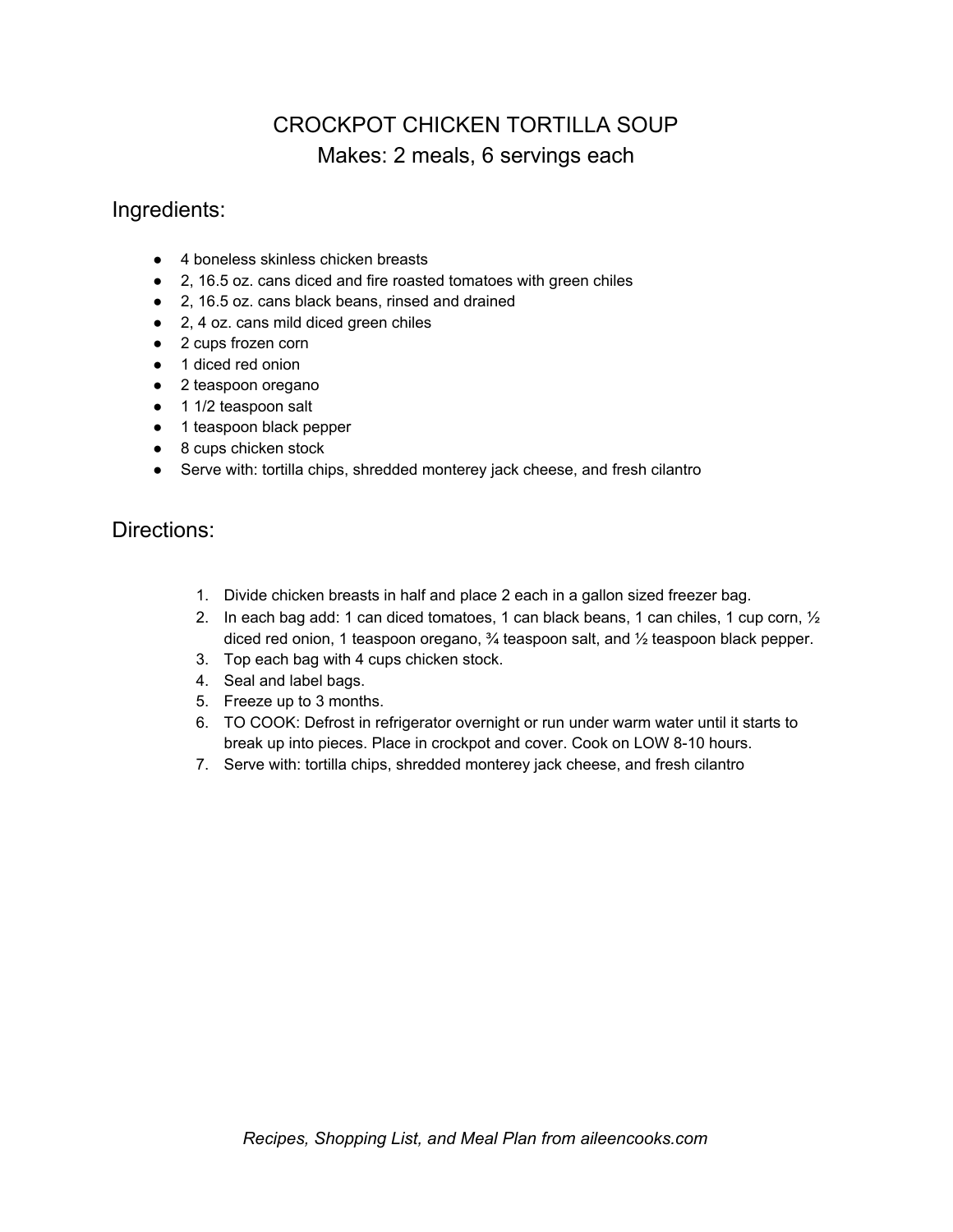# CROCKPOT HIDDEN VEGGIE SLOPPY JOES Makes: 2 meals, 6 servings each

#### Ingredients:

- 4 pounds ground beef
- 4 carrots diced
- 2 red bell peppers, chopped
- 4 cloves garlic, minced
- 1 yellow onion, diced
- 2 cups baby spinach, chopped
- $\bullet$  % teaspoon salt
- $\bullet$   $\frac{1}{4}$  teaspoon black pepper
- 2 cups sweet BBQ sauce
- 2, 6 oz. cans tomato paste
- 2 teaspoons worcestershire sauce
- $\bullet$   $\frac{1}{2}$  cup ketchup
- Serve with: 6 hamburger buns per meal (12 total)

- 1. In a medium pan, brown ground beef. Drain fat.
- 2. Divide meat between two gallon sized freezer bags.
- 3. Top each bag with 2 diced carrots, 1 chopped red bell pepper, 2 cloves minced garlic,  $\frac{1}{2}$ diced yellow onion, 1 cup baby spinach, ¼ teaspoon salt, ⅛ teaspoon black pepper, 1 cup bbq sauce, 1 can tomato paste, 1 teaspoon worcestershire sauce, and ¼ cup ketchup.
- 4. Label and seal bags.
- 5. Freeze up to 3 months.
- 6. TO COOK: Defrost in refrigerator overnight or run under warm water until it starts to break up into pieces. Place in crockpot and cover. Cook on LOW 8-10 hours.
- 7. Serve with: hamburger buns